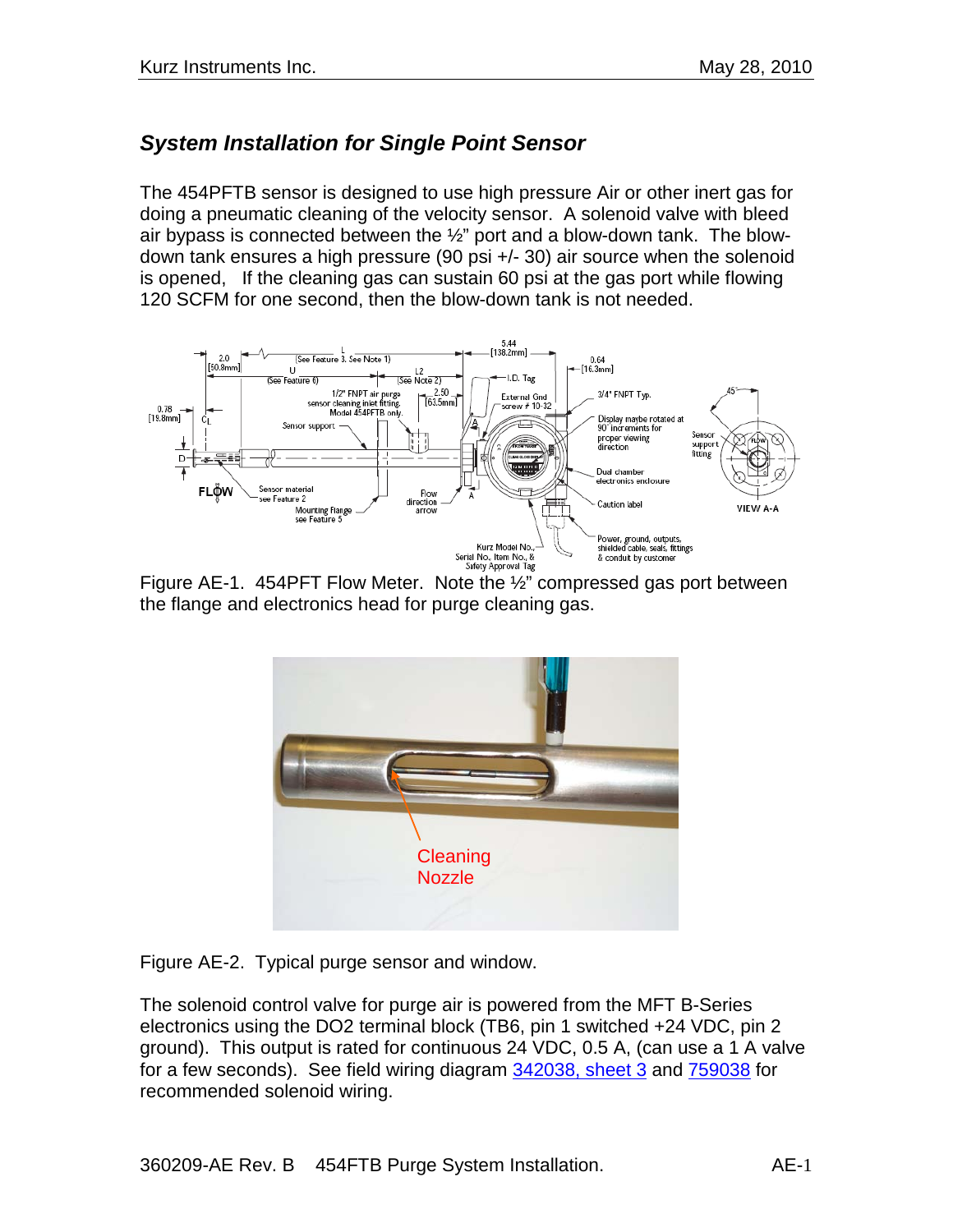#### **Cleaning Gas Requirements**

| Gas                          | Clean Air or inert gas for Ex |
|------------------------------|-------------------------------|
|                              | applications                  |
| <b>Pressure</b>              | 105 PSIA +/- 30 psi           |
| <b>Purge Consumption</b>     | 2 SCF/purge @ 1 second        |
|                              | valve open time               |
|                              | ~120 SCFM flow rate when      |
|                              | valve is open.                |
| <b>Bleed Flow Rate (only</b> | 0.1 SCFM                      |
| needed for very              |                               |
| corrosive gas)               |                               |

### **System Installation**



Figure AE-3. Typical system setup for 454PFT flow meter. All components available from Kurz.

If space permits, mounting the purge valve and bleed adjacent to the Flow sensor mounted from its  $\frac{1}{2}$ " port will simplify the mounting requirements for this system and its wiring. A flex hose connections to the pressure source and control valve will simplify routine maintenance where the sensor is pulled out of the process for inspection of its dirt build up.